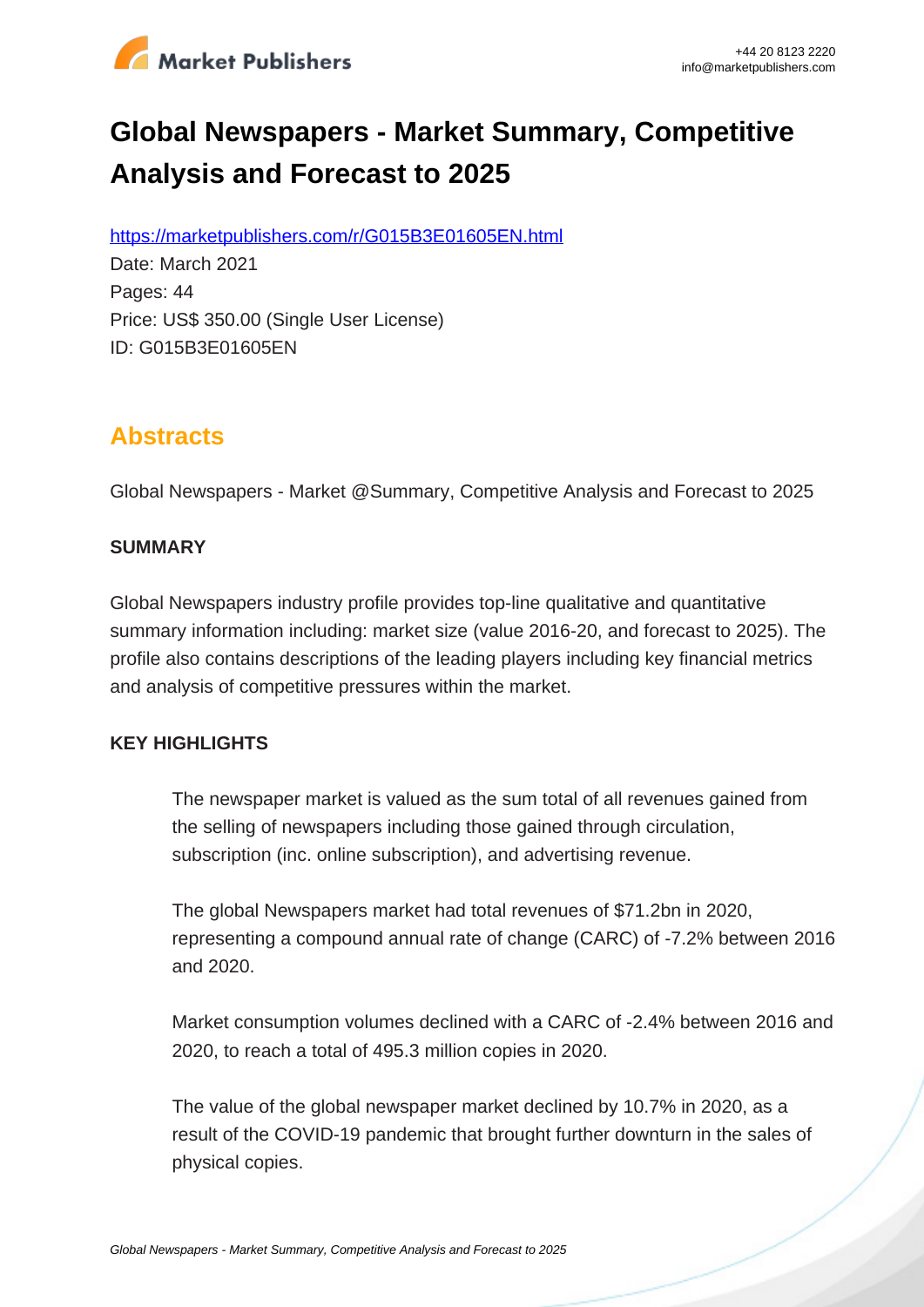

### **SCOPE**

Save time carrying out entry-level research by identifying the size, growth, major segments, and leading players in the newspapers market in the global

Use the Five Forces analysis to determine the competitive intensity and therefore attractiveness of the globalnewspapers market

Leading company profiles reveal details of key newspapers market players' global operations and financial performance

Add weight to presentations and pitches by understanding the future growth prospects of the Global newspapers market with five year forecasts

#### **REASONS TO BUY**

What was the size of the Global newspapers market by value in 2020?

What will be the size of the Global newspapers market in 2025?

What factors are affecting the strength of competition in the Global newspapers market?

How has the market performed over the last five years?

What are the main segments that make up the global's newspapers market?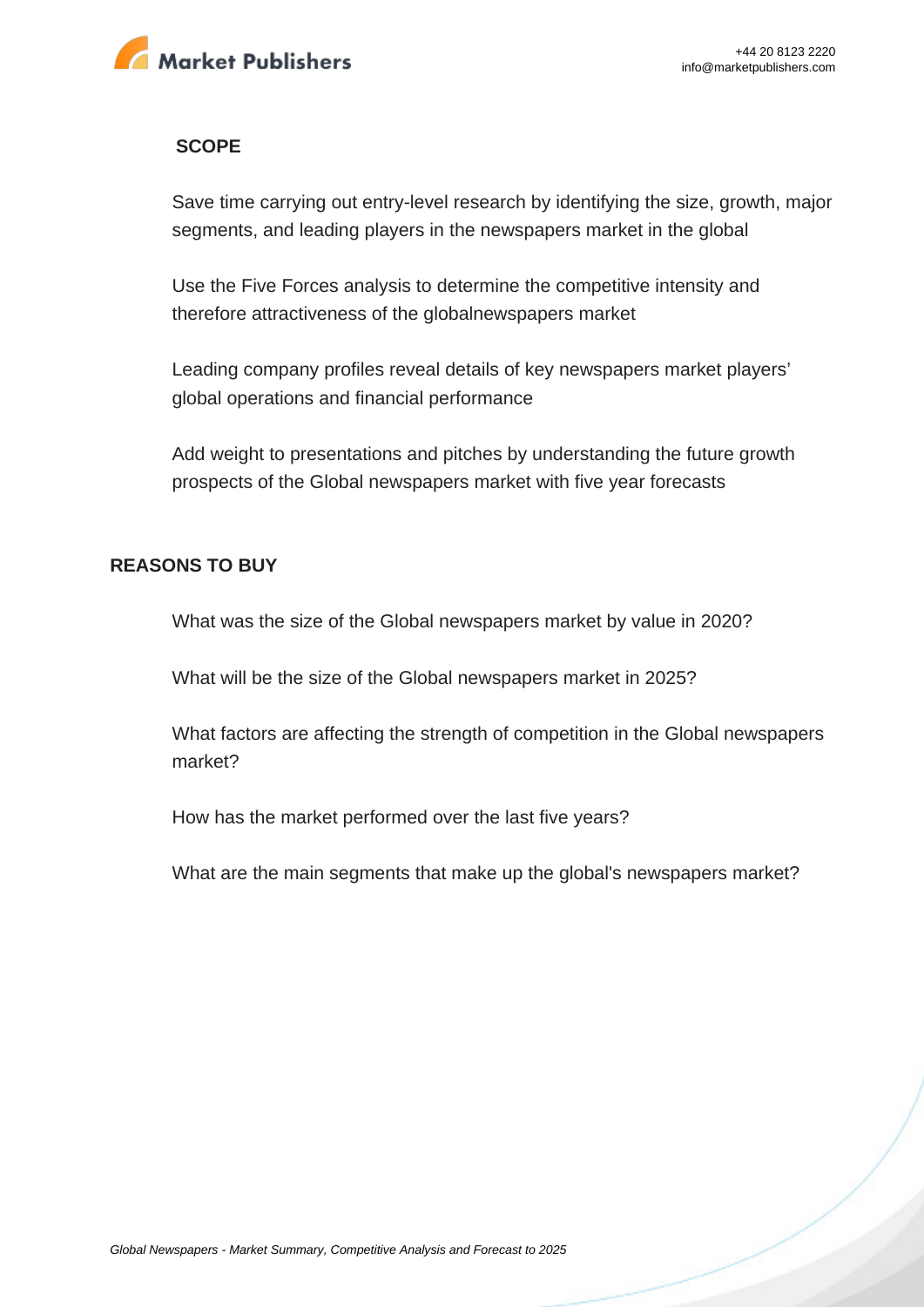

# **Contents**

# **1 EXECUTIVE SUMMARY**

- 1.1. Market value
- 1.2. Market value forecast
- 1.3. Market volume
- 1.4. Market volume forecast
- 1.5. Geography segmentation
- 1.6. Market rivalry
- 1.7. Competitive Landscape

# **2 MARKET OVERVIEW**

- 2.1. Market definition
- 2.2. Market analysis

# **3 MARKET DATA**

- 3.1. Market value
- 3.2. Market volume

# **4 MARKET SEGMENTATION**

4.1. Geography segmentation

# **5 MARKET OUTLOOK**

- 5.1. Market value forecast
- 5.2. Market volume forecast

# **6 FIVE FORCES ANALYSIS**

- 6.1. Summary
- 6.2. Buyer power
- 6.3. Supplier power
- 6.4. New entrants
- 6.5. Threat of substitutes
- 6.6. Degree of rivalry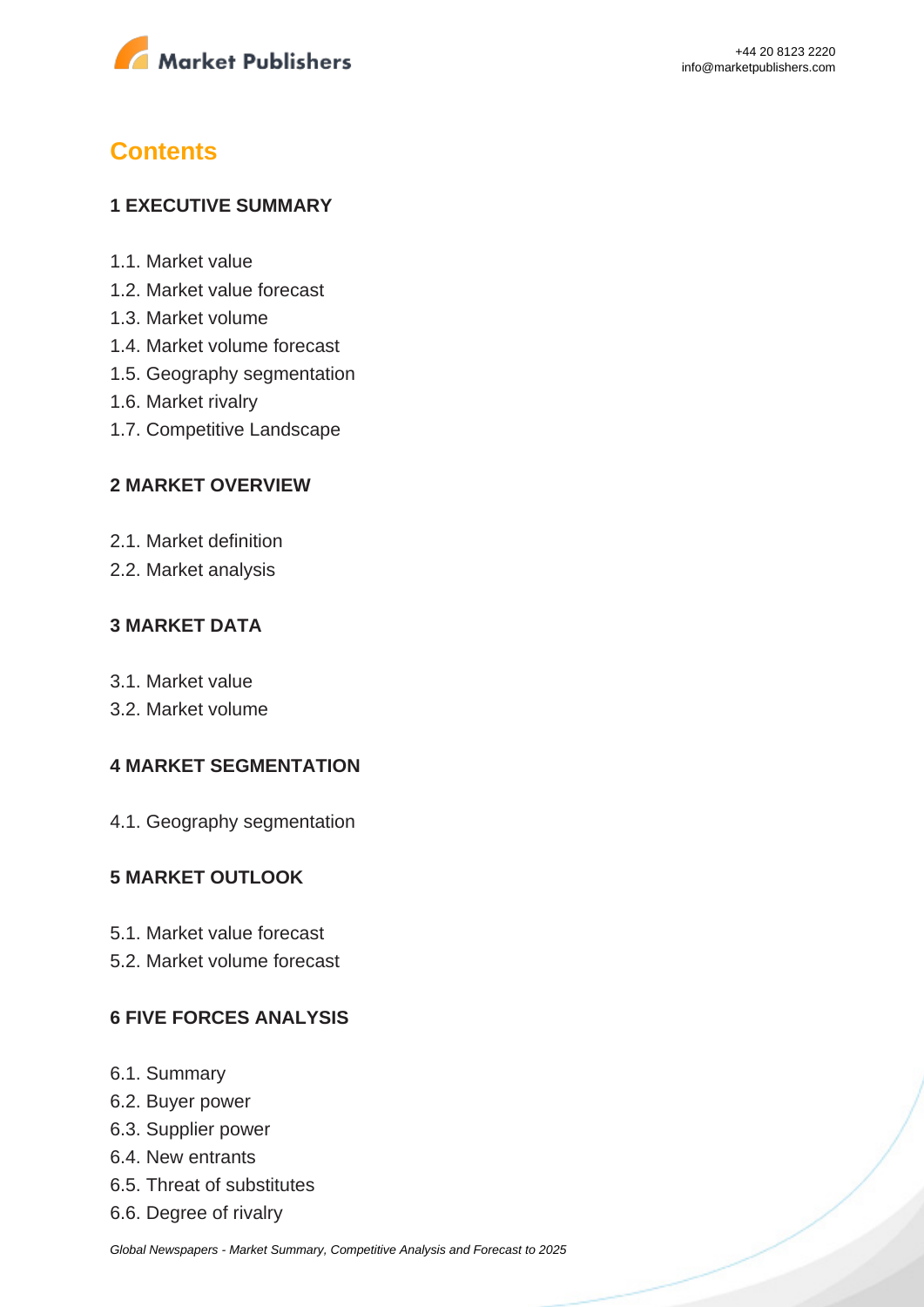

# **7 COMPETITIVE LANDSCAPE**

- 7.1. Who are the leading players?
- 7.2. What strategies do the leading players follow?
- 7.3. How are the leading players responding to the rise of digital alternatives?
- 7.4. Is there any regulation that is having a significant impact on players in the market?
- 7.5. What are the future disruptions in the market?

### **8 COMPANY PROFILES**

- 8.1. The Asahi Shimbun Company
- 8.2. D. B. Corp Limited
- 8.3. News Corporation
- 8.4. Xinhuanet Co Ltd

# **9 MACROECONOMIC INDICATORS**

9.1. Country data

#### **10 APPENDIX**

- 10.1. Methodology
- 10.2. Industry associations
- 10.3. Related MarketLine research
- 10.4. About MarketLine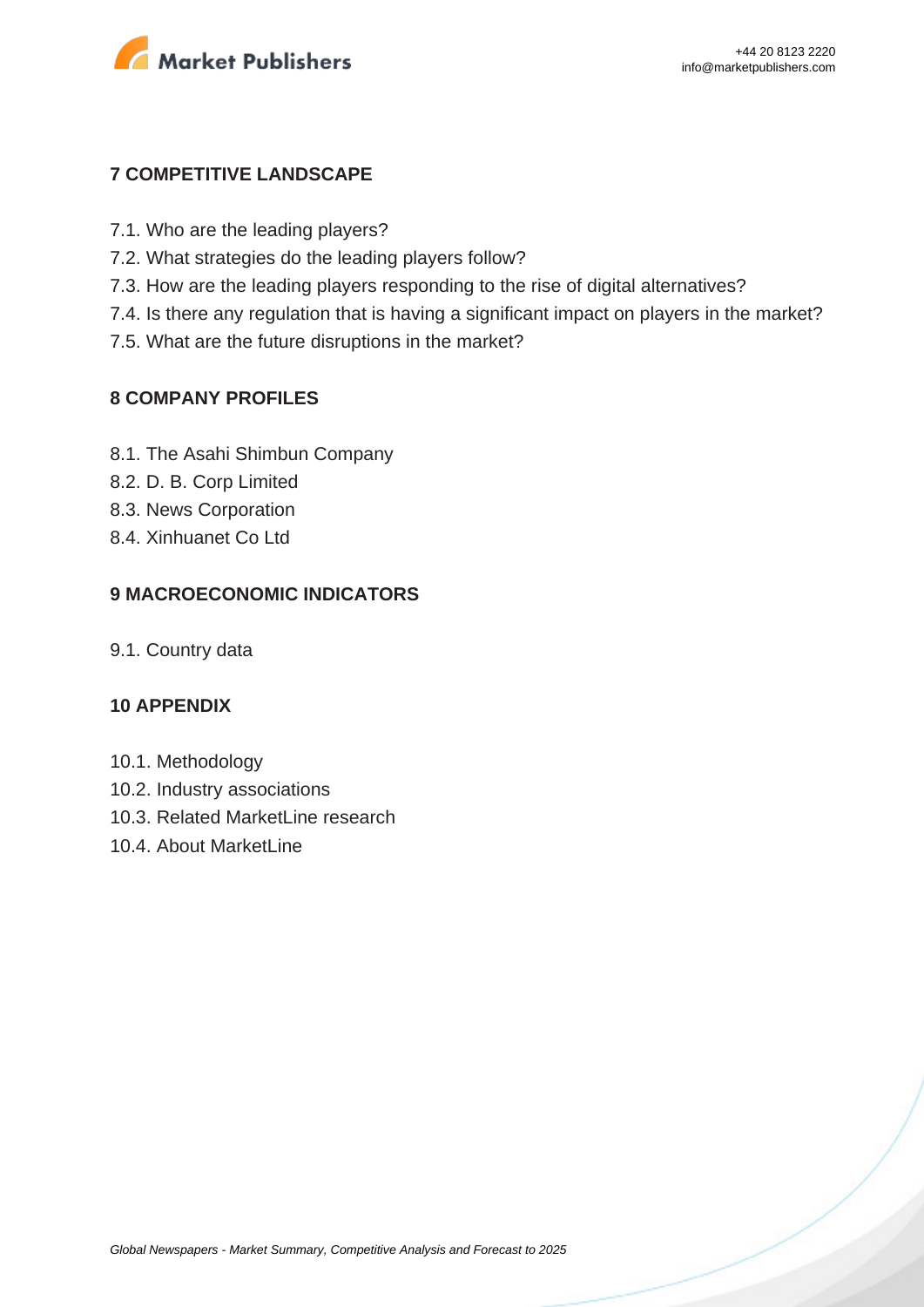

# **List Of Tables**

### **LIST OF TABLES**

Table 1: Global newspapers market value: \$ million, 2016-20 Table 2: Global newspapers market volume: thousand copies, 2016-20 Table 3: Global newspapers market geography segmentation: \$ million, 2020 Table 4: Global newspapers market value forecast: \$ million, 2020-25 Table 5: Global newspapers market volume forecast: thousand copies, 2020-25 Table 6: The Asahi Shimbun Company: key facts Table 7: The Asahi Shimbun Company: Key Employees Table 8: The Asahi Shimbun Company: Key Employees Continued Table 9: D. B. Corp Limited: key facts Table 10: D. B. Corp Limited: Annual Financial Ratios Table 11: D. B. Corp Limited: Key Employees Table 12: News Corporation: key facts Table 13: News Corporation: Annual Financial Ratios Table 14: News Corporation: Key Employees Table 15: Xinhuanet Co Ltd: key facts Table 16: Xinhuanet Co Ltd: Annual Financial Ratios Table 17: Xinhuanet Co Ltd: Key Employees Table 18: Global exchange rate, 2016-20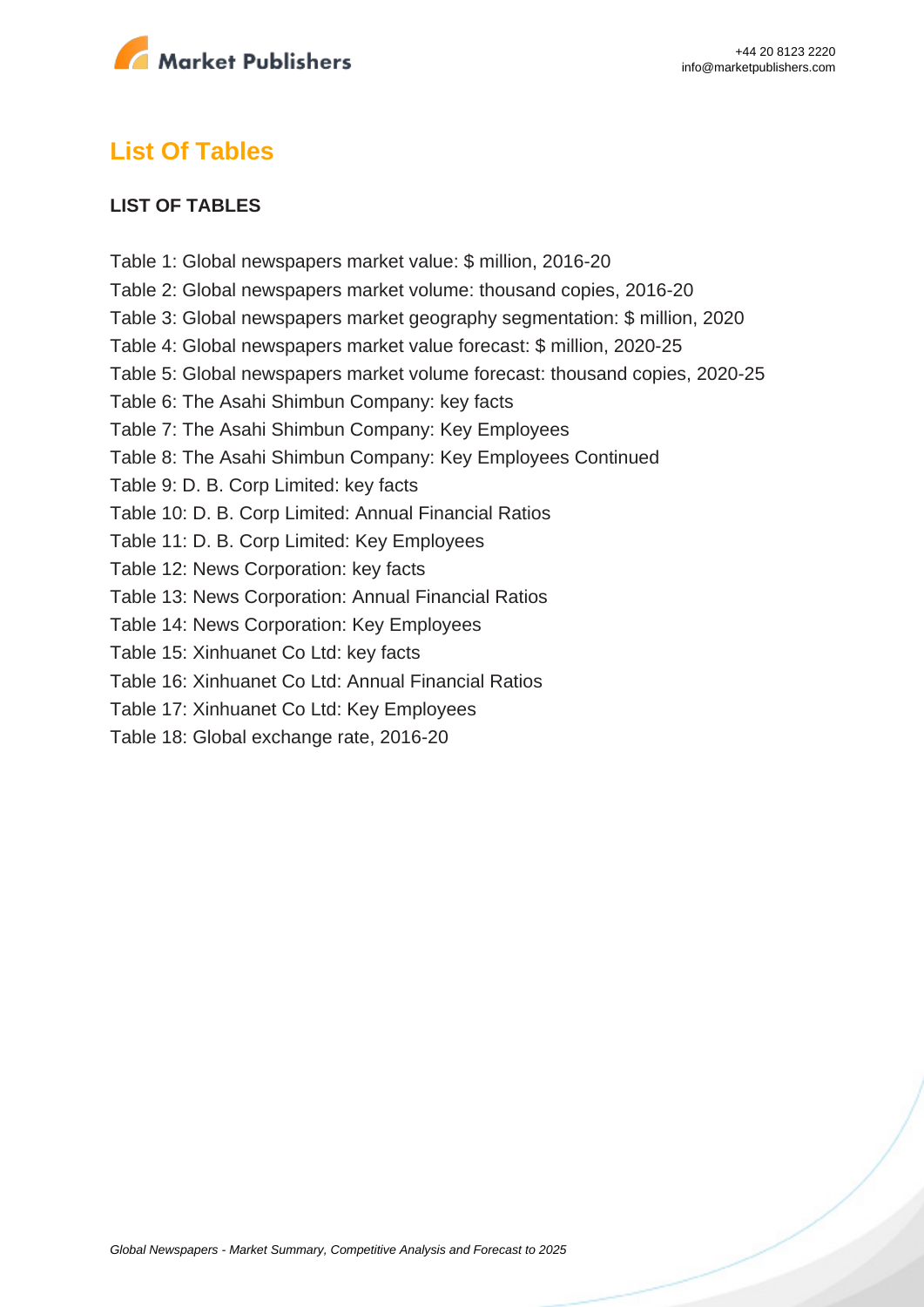

# **List Of Figures**

### **LIST OF FIGURES**

Figure 1: Global newspapers market value: \$ million, 2016-20 Figure 2: Global newspapers market volume: thousand copies, 2016-20 Figure 3: Global newspapers market geography segmentation: % share, by value, 2020 Figure 4: Global newspapers market value forecast: \$ million, 2020-25 Figure 5: Global newspapers market volume forecast: thousand copies, 2020-25 Figure 6: Forces driving competition in the global newspapers market, 2020 Figure 7: Drivers of buyer power in the global newspapers market, 2020 Figure 8: Drivers of supplier power in the global newspapers market, 2020 Figure 9: Factors influencing the likelihood of new entrants in the global newspapers market, 2020 Figure 10: Factors influencing the threat of substitutes in the global newspapers market, 2020

Figure 11: Drivers of degree of rivalry in the global newspapers market, 2020